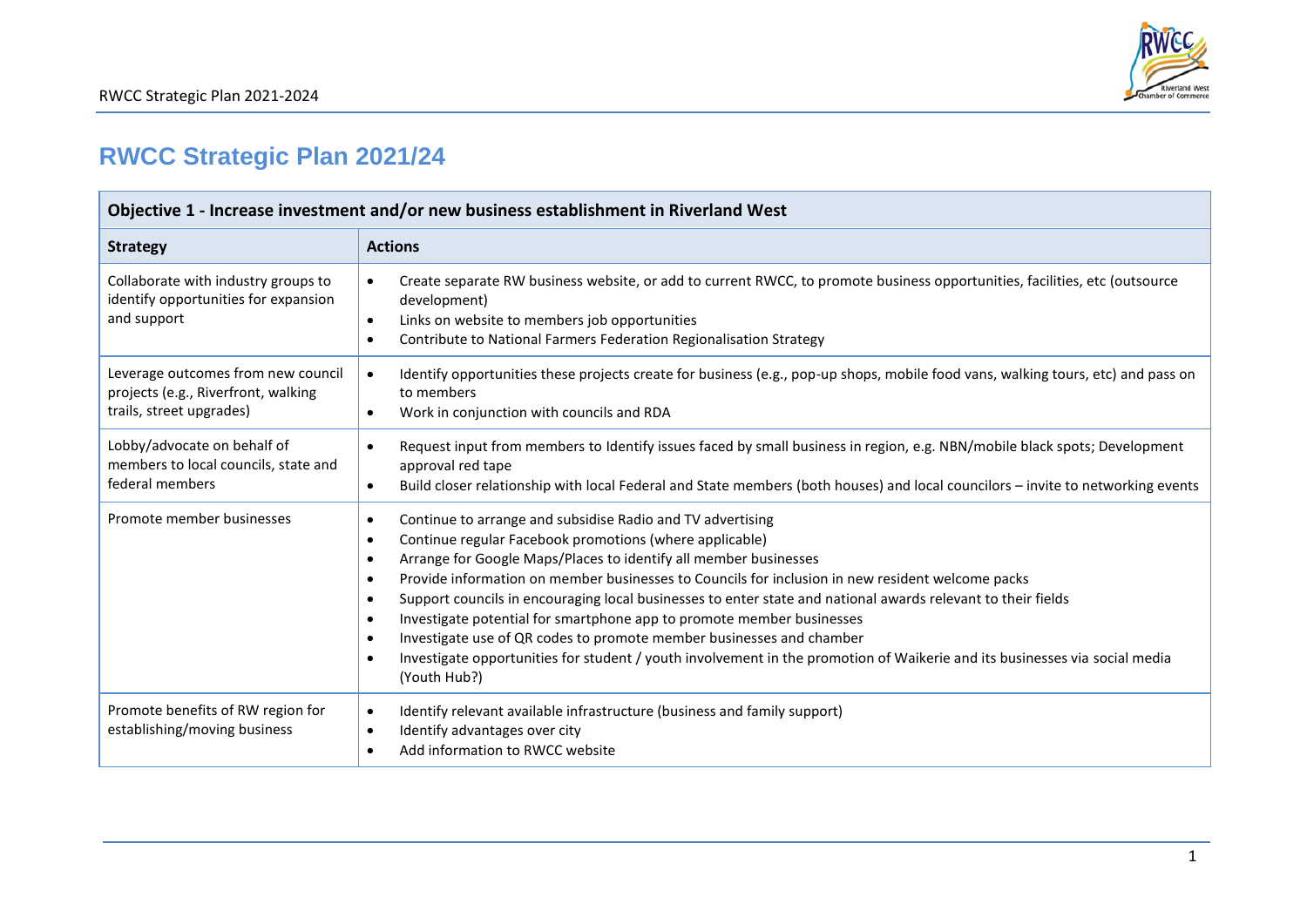

| Objective 2 - Contribute to Riverland West population growth by encouraging new residents                                                                                                                                      |                                                                                                                                                                                                                                                                                                                                                                                                                                                                                                                      |
|--------------------------------------------------------------------------------------------------------------------------------------------------------------------------------------------------------------------------------|----------------------------------------------------------------------------------------------------------------------------------------------------------------------------------------------------------------------------------------------------------------------------------------------------------------------------------------------------------------------------------------------------------------------------------------------------------------------------------------------------------------------|
| <b>Strategy</b>                                                                                                                                                                                                                | <b>Actions</b>                                                                                                                                                                                                                                                                                                                                                                                                                                                                                                       |
| Encourage new investors by<br>promoting the benefits of investment<br>in RW                                                                                                                                                    | Identify benefits ("What's in it for me")<br>$\bullet$<br>Work through councils<br>$\bullet$                                                                                                                                                                                                                                                                                                                                                                                                                         |
| Create awareness of Riverland West<br>advantages/ opportunities through<br>advertising                                                                                                                                         | Identify target markets (young families, retirees, employers, etc)<br>$\bullet$<br>Create list of available facilities, clubs, etc<br>$\bullet$<br>Plan advertising campaign<br>$\bullet$<br>Identify and engage high-profile ambassadors to promote RW and its businesses<br>$\bullet$                                                                                                                                                                                                                              |
| Promote RW region as a source of<br>jobs                                                                                                                                                                                       | Identify sources of information on available jobs<br>$\bullet$<br>Add links to website<br>$\bullet$<br>Add page to RWCC website where local businesses can advertise vacancies<br>$\bullet$                                                                                                                                                                                                                                                                                                                          |
| Work with the schools to assist young<br>people to understand the<br>opportunities in the area, and to build<br>a spirit of enterprise so that they can<br>stay in the district and build<br>successful businesses and careers | $\bullet$<br>Identify guest speakers (RDA?)<br>Evaluate feasibility young entrepreneurs club and young business-person of the year award<br>$\bullet$<br>Engage with High School for careers expo<br>$\bullet$<br>Promote Vocational Employment Training (VET) program to members<br>$\bullet$<br>Engage with schools to develop industry immersion activities<br>$\bullet$<br>Advertise opportunities for employment, training and work experience through the Online Portal (to be launched mid 2021)<br>$\bullet$ |
| Develop a marketing strategy to<br>attract older people to RW                                                                                                                                                                  | Identify facilities and attractions relevant to older residents<br>$\bullet$<br>Work through councils<br>$\bullet$                                                                                                                                                                                                                                                                                                                                                                                                   |
| Identify opportunities for new and<br>expanded business that appeal to and<br>support older residents                                                                                                                          | Talk to Warrawee, Lifestyle Village and Senior Citizens to identify gaps<br>$\bullet$                                                                                                                                                                                                                                                                                                                                                                                                                                |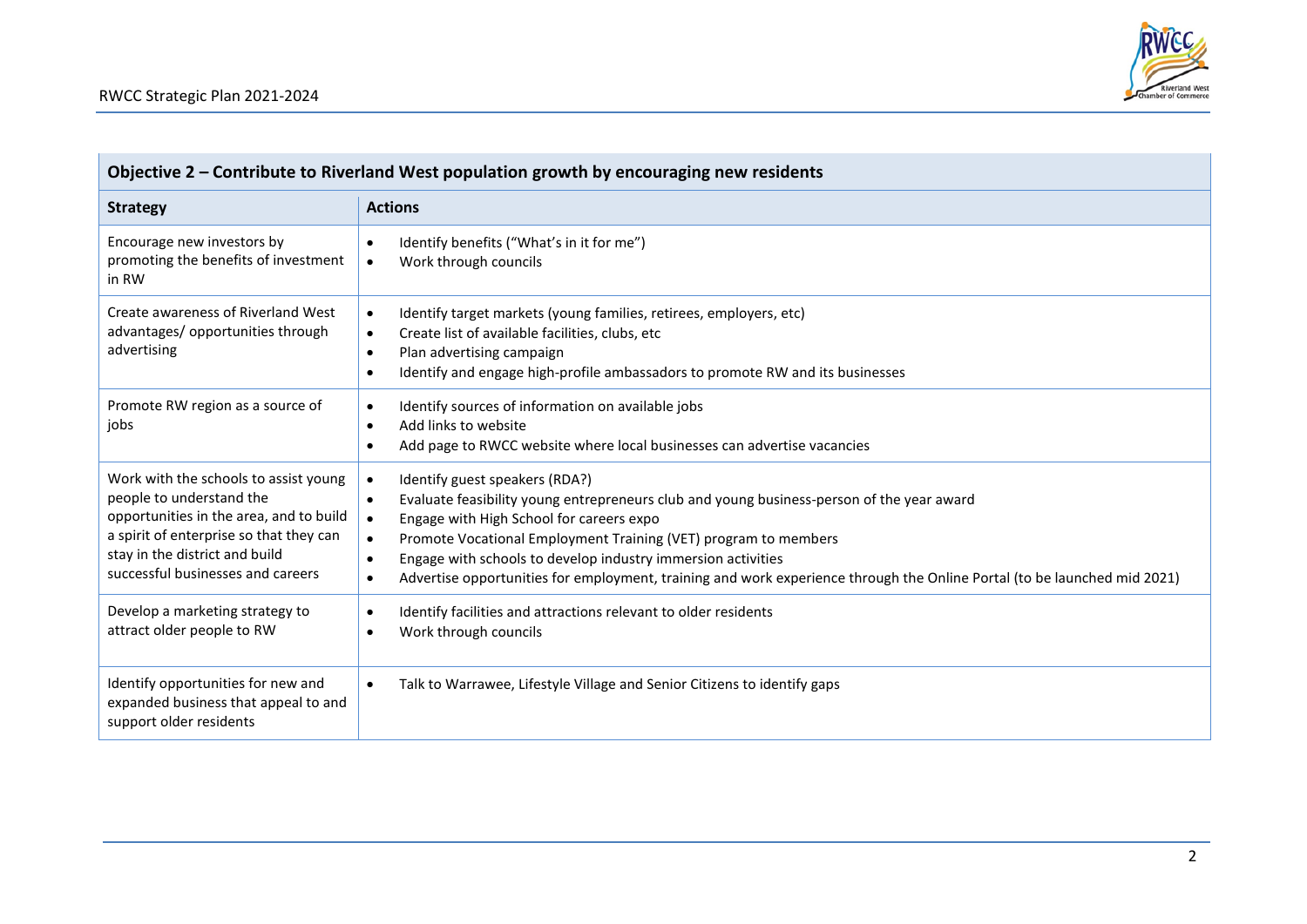| Objective 3 - Increase tourist visitations through promotion of tourism and support of tourism related businesses                                                                                                                                                         |                                                                                                                                                                                                                                                                                                                                                                                                                                                                                                                                                                                                                                                                                   |
|---------------------------------------------------------------------------------------------------------------------------------------------------------------------------------------------------------------------------------------------------------------------------|-----------------------------------------------------------------------------------------------------------------------------------------------------------------------------------------------------------------------------------------------------------------------------------------------------------------------------------------------------------------------------------------------------------------------------------------------------------------------------------------------------------------------------------------------------------------------------------------------------------------------------------------------------------------------------------|
| <b>Strategy</b>                                                                                                                                                                                                                                                           | <b>Actions</b>                                                                                                                                                                                                                                                                                                                                                                                                                                                                                                                                                                                                                                                                    |
| Support businesses to provide<br>information to visitors to assist them<br>staying longer in the Riverland West<br>(in-business tourist information)                                                                                                                      | Publish new version of Riverland West in a Day Map (hold until DR plan for consistent style released)<br>$\bullet$<br>Hold meeting between Destination Riverland, RDA and RWCC<br>$\bullet$<br>Request update to "Riverland Ambassador" program to include more RW information<br>$\bullet$<br>Encourage more business staff to complete the Riverland Ambassador program<br>$\bullet$<br>Get on distribution for RDA and DR newsletter and distribute to relevant members<br>$\bullet$<br>Encourage members to participate in council offered tourist information training<br>$\bullet$                                                                                          |
| Support businesses (existing and new)<br>to participate in and benefit from<br>emerging tourism opportunities, e.g.:<br>New boating facilities<br>$\bullet$<br>Riverfront redevelopment<br>$\bullet$<br>New boat ramp<br>$\bullet$<br><b>Murray Princess</b><br>$\bullet$ | Share stories of businesses which expand, grow and develop their businesses (on website and at networking events)<br>$\bullet$<br>Encourage businesses to utilise DCLW self-audit best practice checklist (when available)<br>$\bullet$<br>Share information received from council regrading visitor expectations and feedback (when available)<br>$\bullet$<br>Alert members to council tourism gap analysis when published<br>$\bullet$<br>Promote opportunities in agri-tourism (farm-stay, event venues, cellar doors)<br>$\bullet$<br>Link people who can provide 'on farm' experiences with the tourism operators to create additional activities for visitors<br>$\bullet$ |
| Assist in implementing the<br>Destination Riverland Tourism Plan<br>2030                                                                                                                                                                                                  | Arrange a preliminary meeting with Destination Riverland<br>$\bullet$<br>Promote DR Industry Connector Program to relevant members<br>$\bullet$<br>Consider use of LoRaWAN technology (people counting) and Spendmapp data to identify commercial opportunities and<br>$\bullet$<br>effectiveness of marketing                                                                                                                                                                                                                                                                                                                                                                    |
| Increase recognition of towns as "RV<br>friendly"                                                                                                                                                                                                                         | Identify areas in towns for RV parking and request councils to provide additional signage<br>$\bullet$<br>Get maps produced and displayed in selected locations/internet<br>$\bullet$<br>Include RV parking in Google Maps/Places<br>$\bullet$                                                                                                                                                                                                                                                                                                                                                                                                                                    |
| Lobby/advocate on behalf of<br>members to local councils, state and<br>federal members                                                                                                                                                                                    | Update slogan ("Well worth a look") on Waikerie highway signs<br>$\bullet$<br>Provide input to council review of tourism signage (when requested)<br>$\bullet$<br>Lobby State and Federal members for additional passing lanes on Sturt Highway between Truro and Waikerie<br>$\bullet$                                                                                                                                                                                                                                                                                                                                                                                           |
| Provide input to Council Tourism<br>Plans                                                                                                                                                                                                                                 | Provide input to council review of online content (when requested). Note - Mid-Murray plan still being developed<br>$\bullet$                                                                                                                                                                                                                                                                                                                                                                                                                                                                                                                                                     |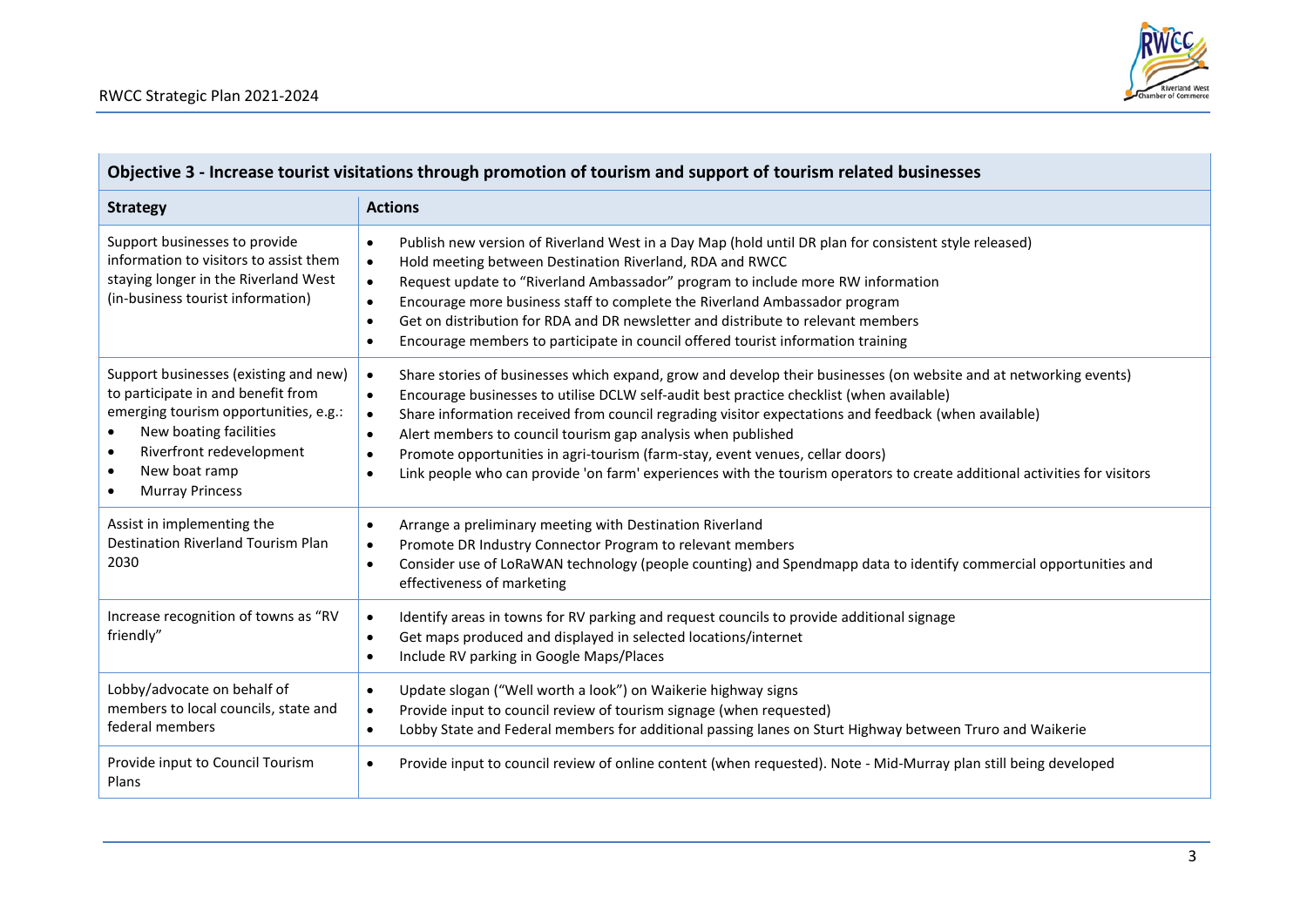

| Objective 4 – Increase and retain visitors into Riverland West shops and arts and culture venues     |                                                                                                                                                                                                                                                                                                                                                                                                                                                                                                                                                             |
|------------------------------------------------------------------------------------------------------|-------------------------------------------------------------------------------------------------------------------------------------------------------------------------------------------------------------------------------------------------------------------------------------------------------------------------------------------------------------------------------------------------------------------------------------------------------------------------------------------------------------------------------------------------------------|
| <b>Strategy</b>                                                                                      | <b>Actions</b>                                                                                                                                                                                                                                                                                                                                                                                                                                                                                                                                              |
| Work with Councils to identify<br>incentives for businesses to smarten<br>up shop fronts and facades | Acknowledge businesses that have upgraded their street presence (Facebook and website)<br>$\bullet$<br>Talk to businesses to assess benefits to their business<br>$\bullet$<br>Develop 'value proposition' to sell the idea to businesses<br>$\bullet$                                                                                                                                                                                                                                                                                                      |
| Extend shop opening times, improve<br>customer service and joint<br>promotions/ activities           | Inform traders of events occurring in main street to encourage extended opening hours<br>$\bullet$<br>Coordinate schedule for early morning/late night/ weekend opening for food outlets (arrange meeting of critical businesses)<br>$\bullet$<br>Assess feasibility of mystery shopper campaign<br>$\bullet$<br>Encourage businesses to develop partnerships and cross-promotions which encourage longer stays in main street and 'shop<br>$\bullet$<br>local'<br>Conduct shopper survey to identify where people come from (to better target advertising) |
| Work with landlords to facilitate pop<br>up or short-term tenancy of vacant<br>shops                 | Identify landlords of vacant shops (obtain data from councils)<br>$\bullet$<br>Provide information to potential businesses regarding pop up / short term tenancy opportunities (add to RWCC website)<br>$\bullet$                                                                                                                                                                                                                                                                                                                                           |
| Investigate demand and delivery<br>options for a co-operative<br>marketplace                         | Identify under-utilised council buildings in main streets (e.g. Waikerie Institute) and make recommendations to councils on<br>$\bullet$<br>how to increase usage                                                                                                                                                                                                                                                                                                                                                                                           |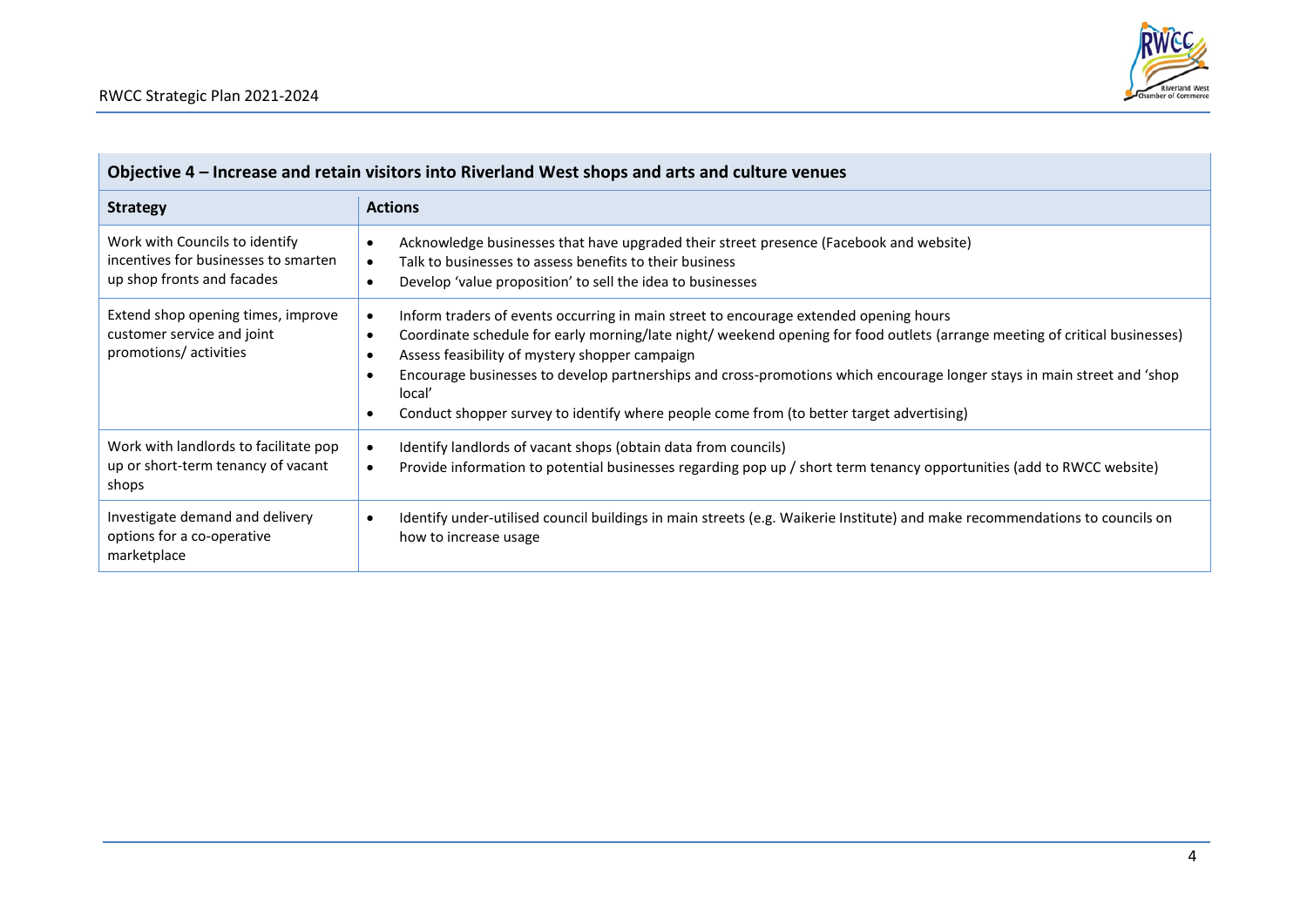| Objective 5 - Deliver events which benefit members and promote economic growth                                              |                                                                                                                                                                                                                                                                                                                                                                                                                                                                                                                                                                                                                                                                                                                                                  |
|-----------------------------------------------------------------------------------------------------------------------------|--------------------------------------------------------------------------------------------------------------------------------------------------------------------------------------------------------------------------------------------------------------------------------------------------------------------------------------------------------------------------------------------------------------------------------------------------------------------------------------------------------------------------------------------------------------------------------------------------------------------------------------------------------------------------------------------------------------------------------------------------|
| <b>Strategy</b>                                                                                                             | <b>Actions</b>                                                                                                                                                                                                                                                                                                                                                                                                                                                                                                                                                                                                                                                                                                                                   |
| Deliver workshops aimed at<br>increasing capability and capacity of<br>member businesses and/or<br>developing member skills | Develop 18 month rolling schedule of workshops that will benefit members (e.g. business planning, budgeting, marketing,<br>$\bullet$<br>customer service). Note different categories of members.<br>Leverage courses/resources provided by Business SA, Adelaide Business Hub, RDA, etc<br>$\bullet$<br>Open our workshops to non-members on user-pays basis<br>$\bullet$<br>Investigate coaching/mentoring program<br>$\bullet$<br>Investigate "Business buddy" program<br>$\bullet$                                                                                                                                                                                                                                                            |
| Deliver and/or promote events aimed<br>at promoting member businesses                                                       | Schedule additional networking events, information evenings, guest speakers (different theme for each?)<br>$\bullet$<br>Promote internal referral business to business (speed dating network night)<br>$\bullet$<br>Lobby Waikerie Hotel to upgrade conference facilities<br>$\bullet$<br>Plan and conduct annual Business Expo in conjunction with RDA<br>$\bullet$<br>Plan and conduct annual Tourism Expo in conjunction with DR<br>$\bullet$                                                                                                                                                                                                                                                                                                 |
|                                                                                                                             | Transition management and operation of Waikerie Markets to a community/ service organisation<br>$\bullet$                                                                                                                                                                                                                                                                                                                                                                                                                                                                                                                                                                                                                                        |
| Deliver and/or promote events aimed<br>at attracting tourists to RW (e.g. Show<br>and Shine)                                | Target specific weekends to provide activities for tourists to do (e.g. movie nights, music festivals) and include in schedule<br>$\bullet$<br>Identify and engage potential sponsors (including non-local)<br>$\bullet$<br>Evaluate 'mini' events utilising the riverfront, including Morgan, Cadell and Blanchetown<br>$\bullet$<br>Engage with community groups (e.g. Lions, MCDTA, CCTA) to explore ways in which other towns can add to or compliment<br>$\bullet$<br>major festivities and events (can other towns put on a smaller event to supplement main events and encourage tourists/locals<br>to extend their visit?)<br>Engage with event organisers to determine how RWCC can best support and/or promote each event<br>$\bullet$ |
| Learn from past events and adopt<br>continuous improvement approach                                                         | Conduct surveys during events (both visitors and businesses) to assess effectiveness of event and promotion<br>$\bullet$                                                                                                                                                                                                                                                                                                                                                                                                                                                                                                                                                                                                                         |
| Identify infrastructure needed in main<br>streets to encourage more street-<br>based events                                 | Provide recommendations to councils regarding main street upgrades for inclusion in coming years budget<br>$\bullet$<br>Provide input to DCLW/MMC reviews of street landscaping (when requested)<br>$\bullet$<br>Assess infrastructure requirements for pop-up businesses on riverfront<br>$\bullet$                                                                                                                                                                                                                                                                                                                                                                                                                                             |
| Coordinate an events calendar                                                                                               | Establish 18 month rolling calendar (work in conjunction with Destination Riverland and Council VICs)<br>$\bullet$                                                                                                                                                                                                                                                                                                                                                                                                                                                                                                                                                                                                                               |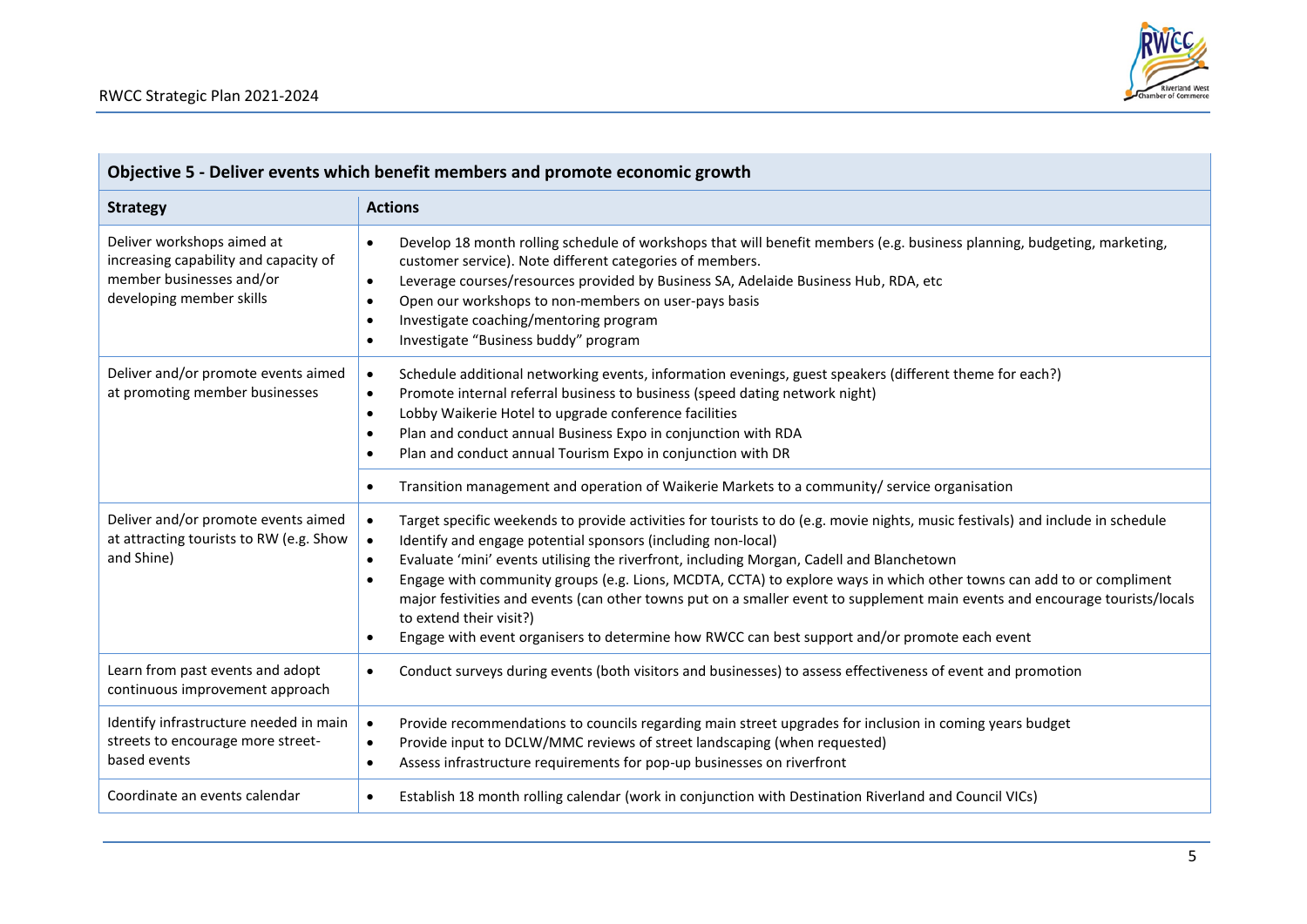

| Objective 6 - Maximise use of our existing network of Riverland and other organisations |                                                                                                                                                                                                                                                                                                                                                                                                                       |
|-----------------------------------------------------------------------------------------|-----------------------------------------------------------------------------------------------------------------------------------------------------------------------------------------------------------------------------------------------------------------------------------------------------------------------------------------------------------------------------------------------------------------------|
| <b>Strategy</b>                                                                         | <b>Actions</b>                                                                                                                                                                                                                                                                                                                                                                                                        |
| Develop/strengthen strategic<br>partnerships with aligned<br>organisations              | Invite RDA, DR, Citrus SA, MCDTA, WRRGC, etc to networking events<br>Evaluate benefit of strategic alliance with other chambers<br>Investigate opportunities for coordinated planning and information sharing with aligned organisations (RDA, DR, Loxton<br>Chamber, etc), e.g. hold annual meeting/ social event<br>Compile key stakeholder contact list<br>Attend meetings of aligned organisations when available |
| Leverage information provided by<br>aligned organisations                               | Get on distribution for Business SA, Adelaide Business Hub, Community Grants, RDA and DR newsletters and distribute to<br>٠<br>relevant members                                                                                                                                                                                                                                                                       |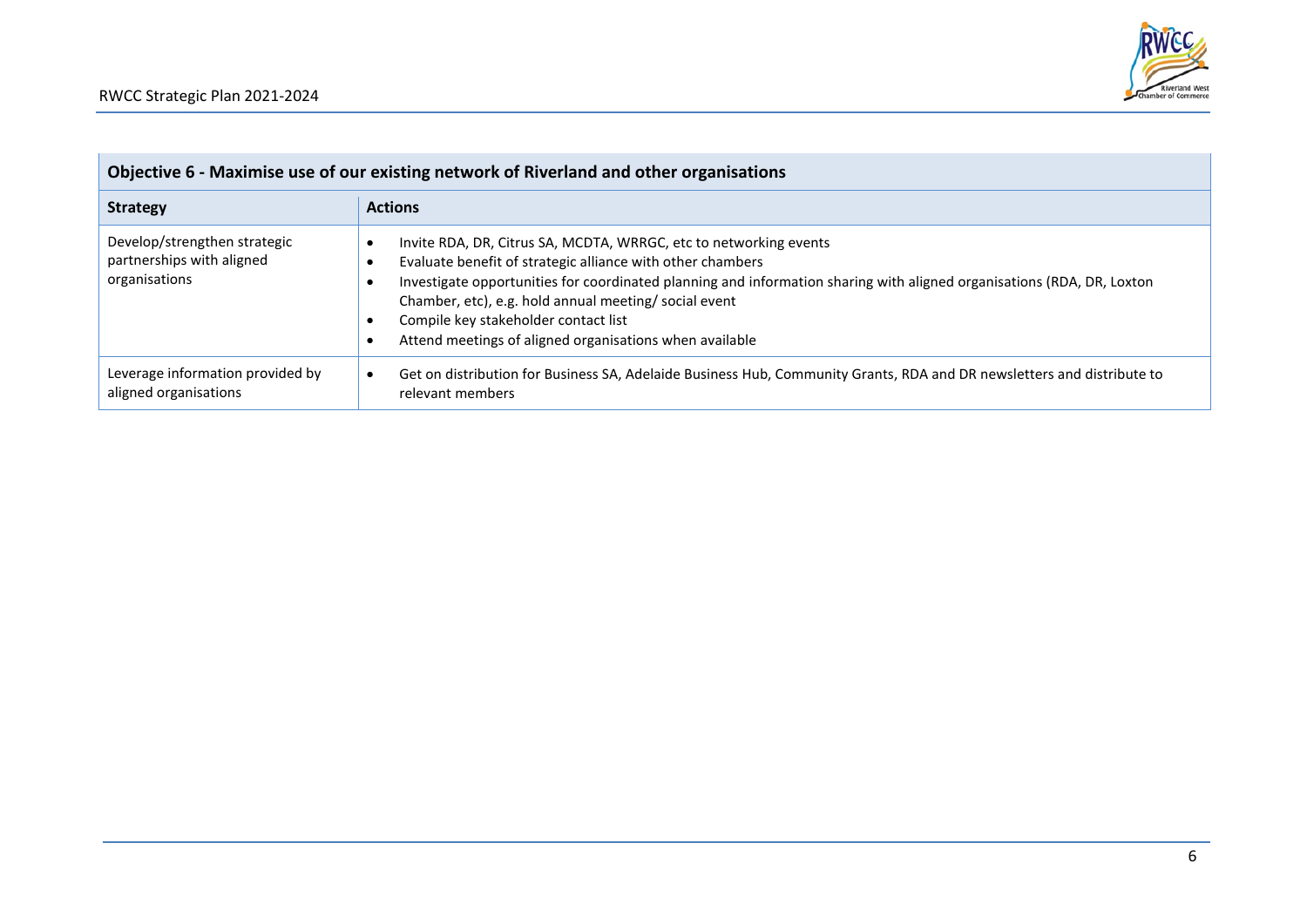| Objective 7 - Increase membership by 50% by 2024                                                                     |                                                                                                                                                                                                                                                                                                                                                                                                                                                                                        |
|----------------------------------------------------------------------------------------------------------------------|----------------------------------------------------------------------------------------------------------------------------------------------------------------------------------------------------------------------------------------------------------------------------------------------------------------------------------------------------------------------------------------------------------------------------------------------------------------------------------------|
| <b>Strategy</b>                                                                                                      | <b>Actions</b>                                                                                                                                                                                                                                                                                                                                                                                                                                                                         |
| Attract new members and retain<br>existing members by demonstrating<br>that members are receiving value for<br>money | Research other chambers to compare offering and fees<br>$\bullet$<br>Seek feedback from current and potential members to understand barriers and opportunities for membership (conduct annual<br>$\bullet$<br>member survey)<br>Request feedback/endorsement from selected members and publish on FB/website<br>$\bullet$<br>Review value proposition for members on website ('what's in it for me')<br>$\bullet$<br>Define/review process for how we welcome new members<br>$\bullet$ |
| Develop tiered membership model                                                                                      | Develop prospectus for new and current members to show value of membership<br>$\bullet$<br>Agree offerings and fees at each tier (membership packages)<br>$\bullet$<br>Evaluate life membership (establish criteria)<br>$\bullet$                                                                                                                                                                                                                                                      |
| Broaden membership base (increase<br>diversity)                                                                      | Request Councils for listing of all businesses in RWCC area<br>$\bullet$<br>Write to agriculture businesses to encourage them to join (highlight benefits)<br>$\bullet$<br>Promote and assist like businesses to establish networking groups<br>$\bullet$<br>Approach district schools                                                                                                                                                                                                 |
| Greater focus on Blanchetown,<br>Morgan and Cadell                                                                   | Make direct approaches to businesses in Mid-Murray area via MCDTA                                                                                                                                                                                                                                                                                                                                                                                                                      |
| Promote successes, celebrate and<br>share examples                                                                   | Share stories on FB and website of business which expand, grow and develop their business<br>$\bullet$<br>Assess feasibility and benefit of 'Business of the Year" and longevity awards (e.g. 10 years)<br>$\bullet$<br>Publish annual report to include chamber achievements and projects<br>$\bullet$                                                                                                                                                                                |
| Develop communication strategy<br>(stakeholders vs communication<br>channels)                                        | Develop a digital communication plan (social media, email, radio, etc)<br>$\bullet$<br>Develop advertising plan (social media, TV, radio, print, etc)<br>$\bullet$<br>Update/redevelop RWCC website<br>$\bullet$<br>Engage someone to manage RWCC website                                                                                                                                                                                                                              |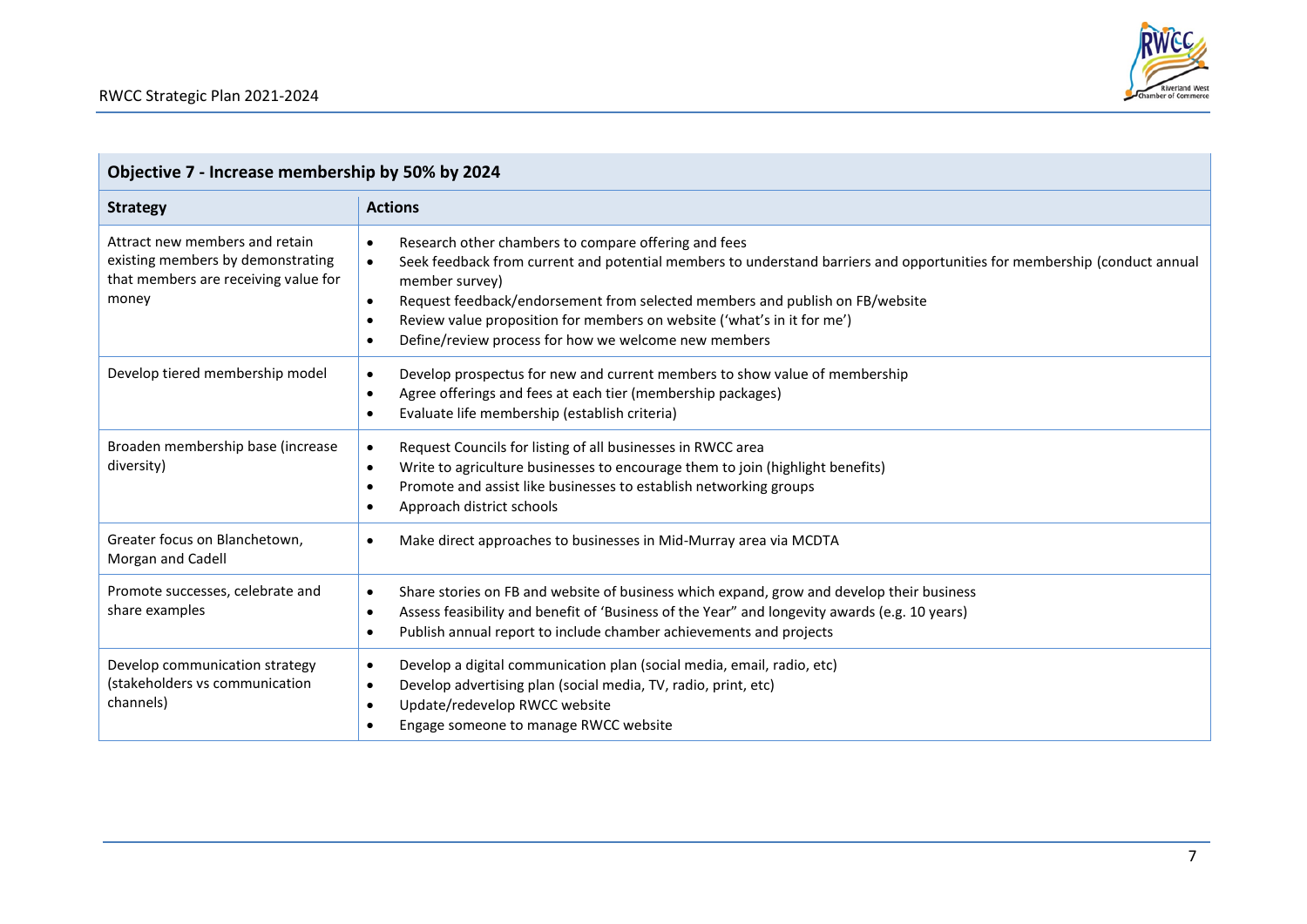

| <b>Objective 8 - Maintain financial sustainability of RWCC</b>                                  |                                                                                                                                                                                                                                  |
|-------------------------------------------------------------------------------------------------|----------------------------------------------------------------------------------------------------------------------------------------------------------------------------------------------------------------------------------|
| <b>Strategy</b>                                                                                 | <b>Actions</b>                                                                                                                                                                                                                   |
| Maximise use of available grants                                                                | Identify potential federal and state grants<br>$\bullet$<br>Develop forecast schedule of relevant grants and align with events/project calendar<br>$\bullet$<br>Engage a professional grant writer                               |
| Review cost base with a view to<br>removing unnecessary ongoing<br>expenditure                  | Review recurring costs<br>٠<br>Develop annual budget<br>$\bullet$<br>Develop preferred suppliers list                                                                                                                            |
| Review membership fees to ensure<br>they reflect member benefits and<br>provide value for money | Review fee structure and membership benefits<br>$\bullet$                                                                                                                                                                        |
| Secure long-term funding                                                                        | Approach large members for corporate sponsorship<br>Lobby councilors for increase in funding<br>$\bullet$<br>Report on 2021/22 outcomes and establish agreement with councils for ongoing funding to enable longer term planning |